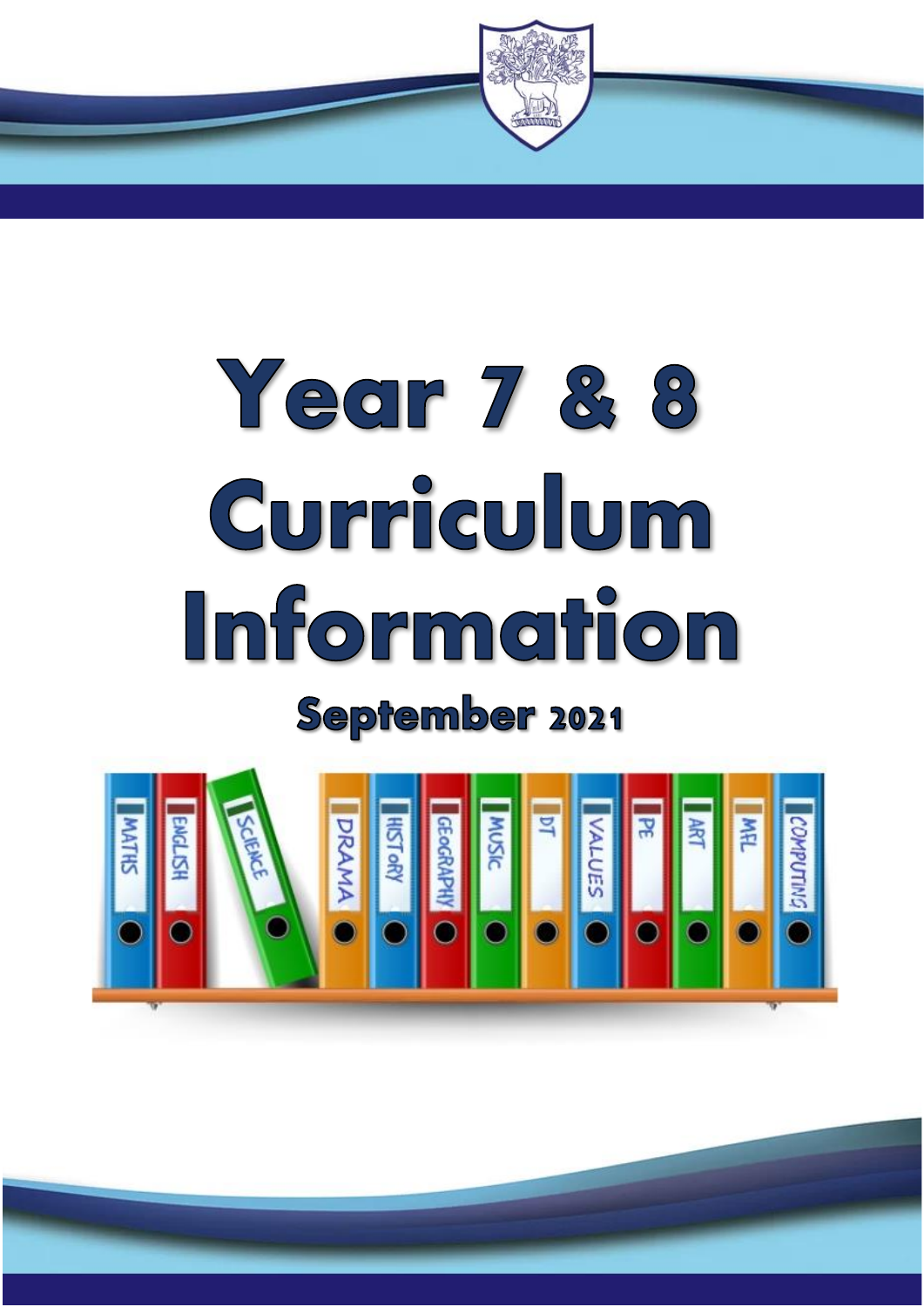### Art & Design

|             | Year <sub>7</sub>                                                                                                                                                                                                                        | Year <sub>8</sub>                                                                                                                                                                                                        |
|-------------|------------------------------------------------------------------------------------------------------------------------------------------------------------------------------------------------------------------------------------------|--------------------------------------------------------------------------------------------------------------------------------------------------------------------------------------------------------------------------|
| <b>Term</b> | Development of drawing skills, looking at a<br>range of media such as pencil, chalk and<br>charcoal and pastel. Focusing on artists<br>such as Vincent Van Gogh.                                                                         | Development of media skills, continuation<br>from last year. Colour is a key theme of this<br>work and using it with different media such<br>as chalk pastels, acrylics, Photoshop etc.                                  |
| <b>Term</b> | Further development of media techniques<br>such as inks, oil pastel mono print, colour<br>theory and poster paint.                                                                                                                       | Look at a theme to develop this<br>understanding of colour. Could be<br>cupcakes - looking at Wayne Theibaud<br>and Pop Art, or landscape and<br>Hundertwasser. Outcomes may be in paint<br>or clay as appropriate.      |
| Term<br>З   | Ethnic art project - possibly Egyptian art,<br>Aboriginal or North American.<br>Revisiting media skills from first terms to<br>develop ideas.                                                                                            | Investigation into the human form, focusing<br>particularly on the portrait. Understanding<br>of the compositional rules of portraiture.<br>Working with photography and mono<br>printing to develop ideas.              |
| <b>Term</b> | Completion of project from term 3.<br>Outcomes may be in clay, print, paint or<br>sculpture.                                                                                                                                             | Investigation of different portrait styles - Pop<br>Art, Op Art, Fauve, Surrealism, cubism etc<br>as appropriate leading to a painting or<br>sculpture.                                                                  |
| Term<br>5   | Design based project. This may be looking<br>at tunnel book construction but with<br>different starting points. It might be issue<br>based - the rainforest, local environment.<br>This term focuses on the investigation and<br>design. | Design or sculpture based project. This may<br>look at sculptors such as Sarah Parker-Eaton<br>and her 'fantastic' fish or comic book art<br>'manga'.<br>This part of the term focuses on research<br>and investigation. |
| Term        | This term sees the completion of the final<br>piece.                                                                                                                                                                                     | Completion of the design based project<br>looking at design and realisation.                                                                                                                                             |

Students have one lesson of Art each week and are taught in tutor groups. Homework is generally set every other week, especially at the beginning of a project but may tail off as a project reaches realisation. It is usually a research type homework, observational to inform lesson work. Students need a sketch book which is generally provided by the school. They should also have basic art materials – pencils, rubber, sharpener and some sort of coloured media. At the beginning of the term students are given a baseline drawing test. This gives us a basic measure to predict levels of progress and assess if students are working on, above or below expectations. Comments, targets, house-points for effort are given as school work and homework is undertaken, and formal practical assessments are given at key assessment points throughout the year.'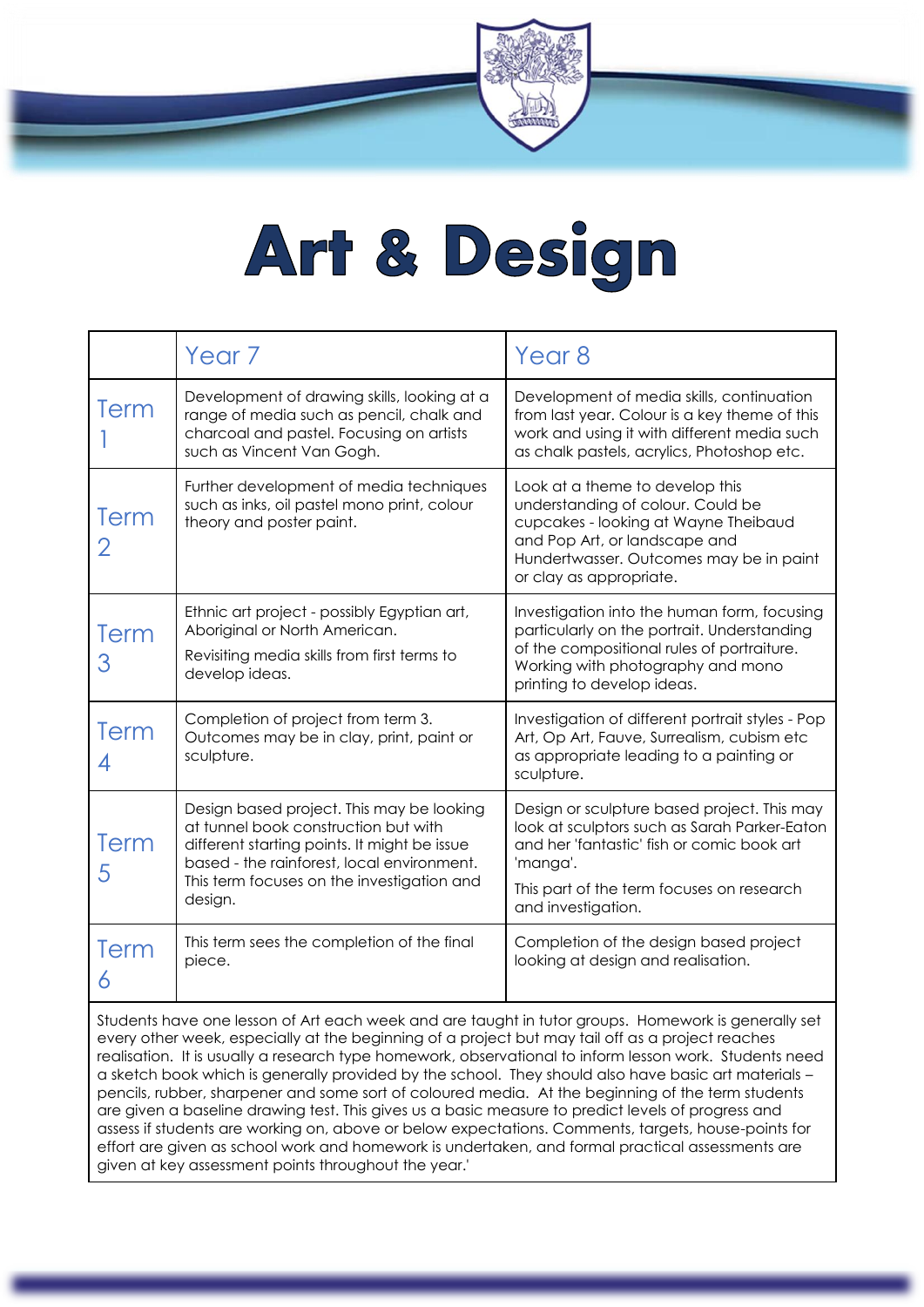### Character & Values

|             | <b>Year 7 &amp; 8</b>                                                                                                                                                                                                                                                                                                                                                                                                                                  |
|-------------|--------------------------------------------------------------------------------------------------------------------------------------------------------------------------------------------------------------------------------------------------------------------------------------------------------------------------------------------------------------------------------------------------------------------------------------------------------|
| <b>Term</b> | <b>Modern Society</b><br>Recognising and embodying the Park House School Values, through discussion and<br>investigation. Students will engage with modern society and appreciate cultural<br>diversification, whilst focusing on becoming constructive members of society, able to<br>distinguish between right and wrong. Sessions will aim to build community spirit through<br>tolerance, appreciation and acceptance of cultural diversification. |
| Term<br>2   | <b>Global Citizenship</b><br>Understanding the impact of human activities on the environment, whilst discussing and<br>considering sustainability and access to resources. Students will build knowledge of the<br>roles of international organisations and voluntary groups whilst discussing global issues and<br>current affairs. Overall students will develop a respect for different cultures, viewpoints<br>and traditions.                     |
| Term<br>З   | <b>Personal Identity &amp; Diversity</b><br>Developing self-worth, resilience and independence through encouraging students to<br>think about their own learning and exploring growth mind-set. Students are encouraged<br>to take pride in personal and academic achievements, celebrate diversity and show<br>respect for others by working together.                                                                                                |
| Term<br>4   | <b>Personal Wellbeing and Safety</b><br>Making educated choices about a wide range of activities that impact health and<br>wellbeing: including personal hygiene, diet, fitness, drugs and alcohol. Students will be<br>able to understand and build healthy relationships, comprehend emotional and mental<br>well-being with additional strategies to practice managing stress.                                                                      |
| Term<br>5   | Safeguarding<br>Helping students to identify the signs of bullying, and ensuring that they understand how<br>to report issues and incidences. Students will know how to stay safe in different situations<br>and settings, including on-line, fire and road safety. Attentions will be focused on the<br>pressures of body image and social pressures, whilst also clarifying understanding on<br>PREVENT.                                             |
| Term<br>6   | Religion<br>Contribute dynamically by provoking challenging questions about meaning and purpose<br>in life, beliefs about God, ultimate reality, issues about right and wrong. Students will learn<br>about and from different religions and world views. Through learning students will develop<br>respect for different beliefs, teachings and practices as well as considering personal<br>development and self-reflection.                         |
|             | Students have one lesson of Character and Values each week and are taught in multi-ability tutor<br>groups. Character and Values covers a wide range of topics throughout the academic year which<br>change alternate weekly. These are delivered through: discussion, group work and individual<br>projects, self-evaluation and key speakers.                                                                                                        |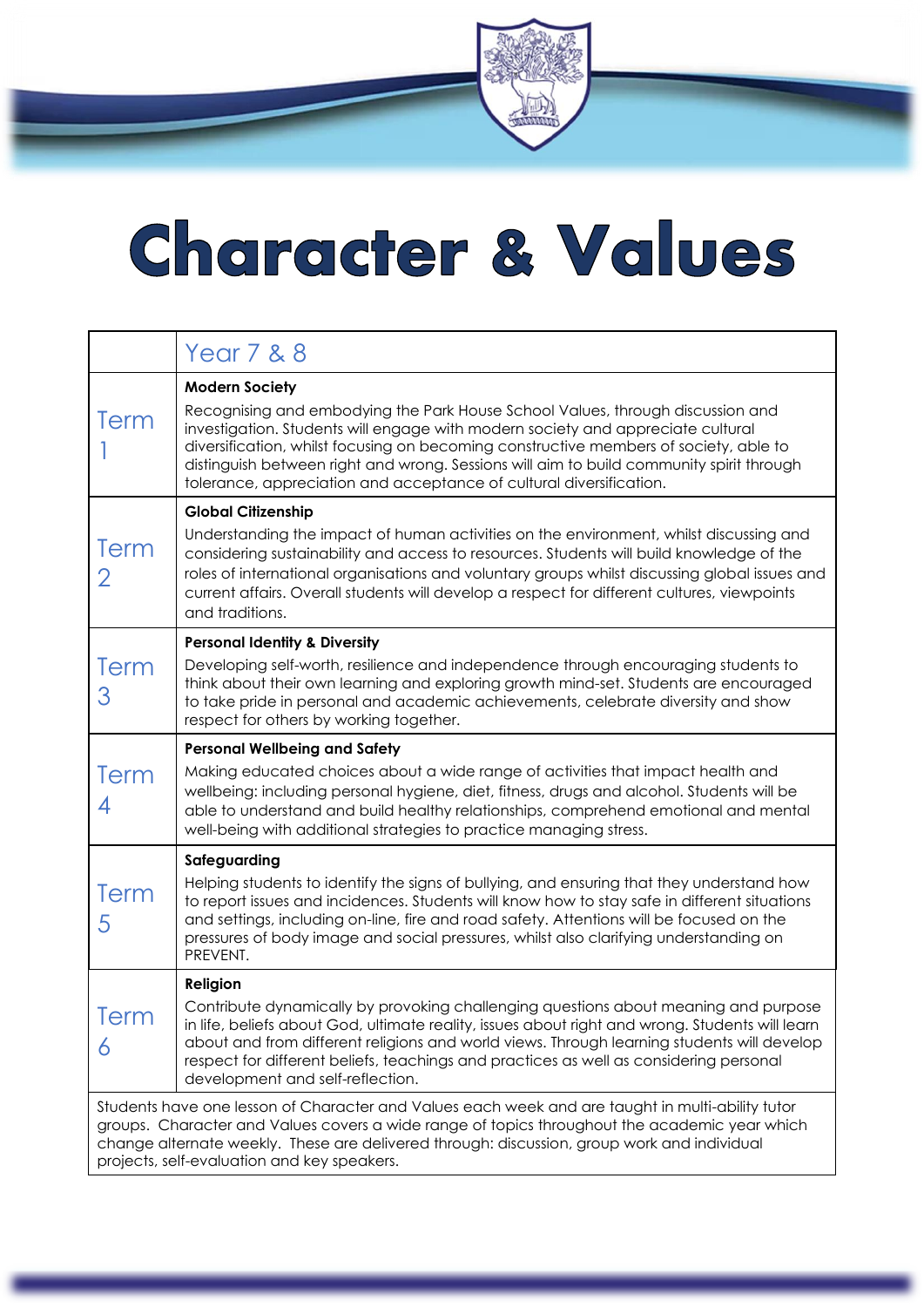### Computer Science & **Wellness Rotation**

|                                                                                                                                                                                                                                                                                                                                             | Year <sub>7</sub>                                                                                                                                                                                                                                                                                                                                                                                                                                                                                                                                                                                                                                                                                                                                                                                                                                                                                                                                                         | Year <sub>8</sub>                                                                                                                                                                                                                                                                                                                                                                                                                                                                                                                                                                                                                                                                                                                                        |
|---------------------------------------------------------------------------------------------------------------------------------------------------------------------------------------------------------------------------------------------------------------------------------------------------------------------------------------------|---------------------------------------------------------------------------------------------------------------------------------------------------------------------------------------------------------------------------------------------------------------------------------------------------------------------------------------------------------------------------------------------------------------------------------------------------------------------------------------------------------------------------------------------------------------------------------------------------------------------------------------------------------------------------------------------------------------------------------------------------------------------------------------------------------------------------------------------------------------------------------------------------------------------------------------------------------------------------|----------------------------------------------------------------------------------------------------------------------------------------------------------------------------------------------------------------------------------------------------------------------------------------------------------------------------------------------------------------------------------------------------------------------------------------------------------------------------------------------------------------------------------------------------------------------------------------------------------------------------------------------------------------------------------------------------------------------------------------------------------|
| Computer<br>Science                                                                                                                                                                                                                                                                                                                         | What's inside a computer?<br>Explore the different<br>components inside a computer<br>and what to look for in terms of<br>PC performance.<br><b>Keeping Safe and Secure</b><br>What does a secure password<br>look like? What techniques are<br>used to try and get my data<br>and how can I prevent these?<br><b>Thinking Like a Computer</b><br>Writing instructions so that a<br>computer would understand<br>them. Developing skills in<br>problem decomposition, and<br>sequencing events.<br><b>Programming Skills</b><br>Using Scratch to program a<br>computer - from shapes to<br>games.                                                                                                                                                                                                                                                                                                                                                                         | <b>Data Representation</b><br>It's all ones and zeros to me! What is binary and<br>how is it used to represent images, sounds and<br>everything we do on a computer.<br><b>Computer Networks</b><br>How computer networks and the internet works.<br>What equipment is needed to make this<br>happen? How do we measure network<br>performance? What is data transmitted across a<br>network?<br><b>Operating Systems</b><br>What do operating systems such as Windows 10<br>or Apple iOS do? How do they help make our<br>interactions with computers easier and more<br>user friendly?<br><b>Programming Skills</b><br>Introduction to programming in Python (a<br>programming language used at GCSE - but<br>also by Google, Spotify, Instragram etc. |
| Wellness                                                                                                                                                                                                                                                                                                                                    | This is course for Year 7 and 8 pupils to promote physical, mental and social<br>wellbeing. The course will lead pupils through the process of exploring a range of<br>activities which can help them to make healthy choices which achieve physical<br>vitality, social satisfaction, a sense of accomplishment and personal fulfilment.<br>Students will experience a range of topics including fitness, nutrition, self-<br>acceptance, personal growth, body image, positive emotions and mental health,<br>all of which contribute to a fulfilling and meaningful lifestyle. Some lessons will be<br>physically active, some discursive or creative and others will involve leadership<br>skills, confidence building tasks and reflection on choices we make in our lives. All<br>of these skills will aim to build awareness of how a person can improve their<br>psychological and physical wellbeing, in order to live a happy, engaging and<br>prosperous life. |                                                                                                                                                                                                                                                                                                                                                                                                                                                                                                                                                                                                                                                                                                                                                          |
| Students have one lesson of Computer Science or one lesson of Wellness each week. They are taught in<br>small mixed ability groups with a maximum class size of 22 (the same classes as the Technology rotations).<br>Each rotation lasts approximately ten weeks. Homework and assessment will vary depending on the<br>rotation and topic |                                                                                                                                                                                                                                                                                                                                                                                                                                                                                                                                                                                                                                                                                                                                                                                                                                                                                                                                                                           |                                                                                                                                                                                                                                                                                                                                                                                                                                                                                                                                                                                                                                                                                                                                                          |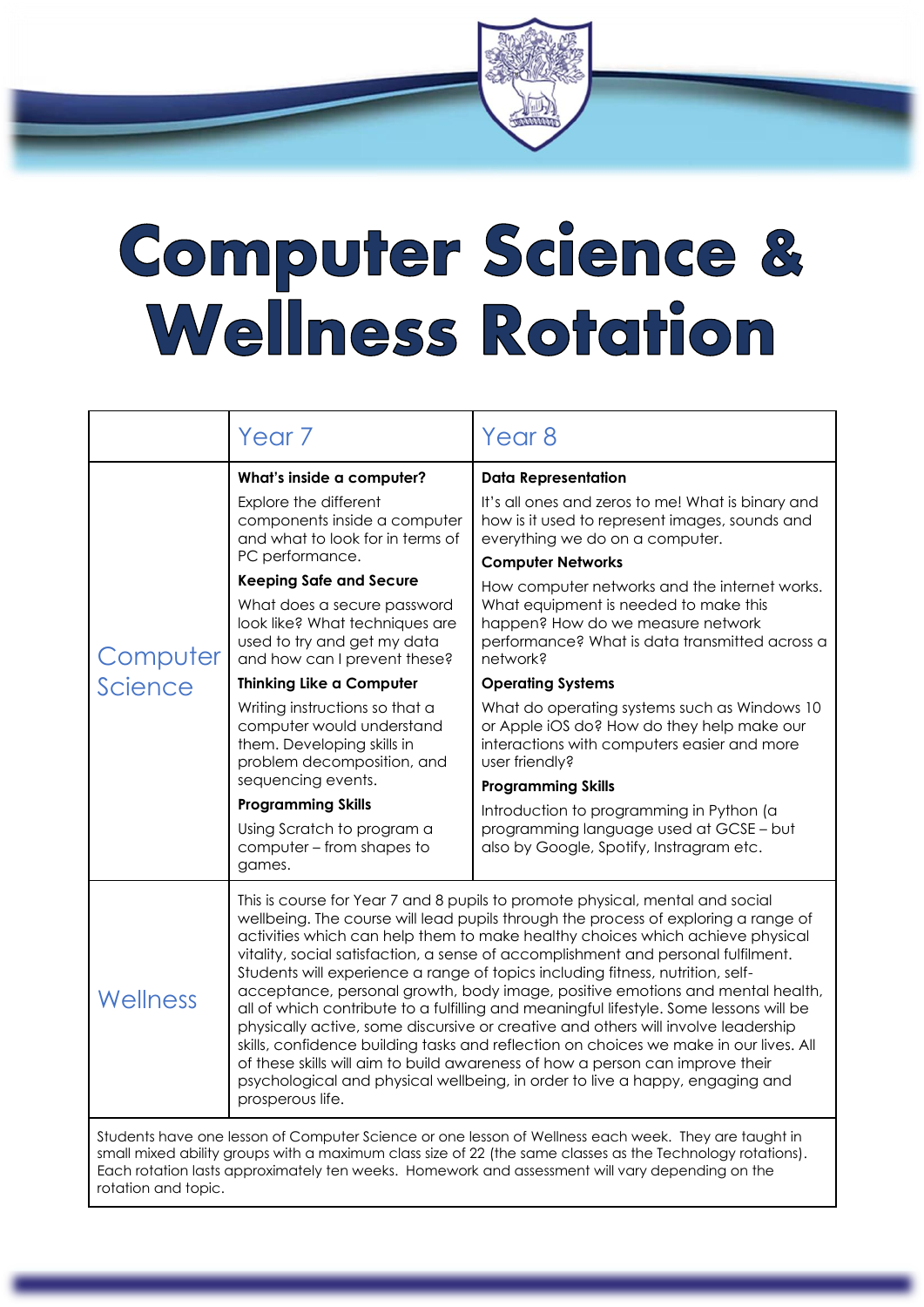

|           | Year <sub>7</sub>                                                                                                                                                                                                                                                       | Year 8                                                                                                                                                                                                                                                                   |
|-----------|-------------------------------------------------------------------------------------------------------------------------------------------------------------------------------------------------------------------------------------------------------------------------|--------------------------------------------------------------------------------------------------------------------------------------------------------------------------------------------------------------------------------------------------------------------------|
| Term      | Introduction to drama skills<br>Pupils will develop confidence working with<br>their peers and performing their work. They will<br>explore tableaux, freeze frame, mime, facial<br>expressions, body language and gestures<br>through workshop style practical lessons. | <b>Physical Theatre</b><br>Pupils will look at the work of Frantic Assembly,<br>take part in workshops to develop an<br>understanding of their devising techniques,<br>and work with a range of different people in<br>order to explore their style of physical theatre. |
| Term      | Melodrama<br>Pupils will explore this style of performance<br>using stock characters, mime, exaggerated<br>actions and music to communicate their<br>stories.                                                                                                           | <b>Devising Physical Theatre</b><br>Pupils will use the skills learnt in the previous<br>unit in order to devise a piece of physical<br>theatre based on a given stimulus.                                                                                               |
| Term<br>З | <b>The Tempest</b><br>Pupils will explore the opening scene of<br>Shakespeare's play through physical theatre,<br>chorus and ensemble work.                                                                                                                             | Macbeth<br>Pupils will explore how to create atmosphere<br>through performance skills and technical<br>elements, using the witches' lines as a starting<br>point.                                                                                                        |
| Term      | <b>Improvisation Skills</b><br>Pupils will take part in workshop style lessons to<br>develop an understanding of improvisation,<br>the skills needed to successfully improvise,<br>and how to use improvisation as a starting<br>point for devised work.                | <b>Producing a Scripted Performance</b><br>Pupils will explore a piece of text and work in<br>a group to produce all aspects of their<br>performance, including directing, lighting,<br>sound, costume, set and props.                                                   |
| Term<br>5 | <b>Introduction to Scripted Drama</b><br>Pupils will explore short extracts of text,<br>focusing on using stage directions, learning<br>lines, and interpreting and communicating<br>characters through the use of given<br>circumstances.                              | <b>Creative Adaptation</b><br>Pupils will use drama skills to develop a<br>performance based on a film, book or story.<br>They will be required to work with growing<br>independence, selecting appropriate styles<br>and conventions to suit their performance.         |
| Term<br>6 | Interpreting a Play<br>Pupils will be introduced to a play text and will<br>work in groups in order to interpret and<br>perform the piece with growing<br>independence.                                                                                                 | <b>Stage Combat</b><br>Pupils will take part in workshop style lesson in<br>which they will explore how to safely create a<br>choreographed combat scene.<br>بالمناور والمسارا الأمرين والمتواد والمستوي والملاز<br>المرداد مرتبط المرابط المستقط المرابط والمحارب       |

Students have one lesson of Drama each week. Lessons are taught in tutor groups. Homework will be set only occasionally and when appropriate for the topic. It may include learning lines, rehearsing scenes and developing creative ideas in preparation for the following lesson. Pupils will be regularly assessed on their ability to work well with others, their performance skills and practical understanding of dramatic styles and conventions, and their ability to analyse and evaluate the work of others through verbal feedback.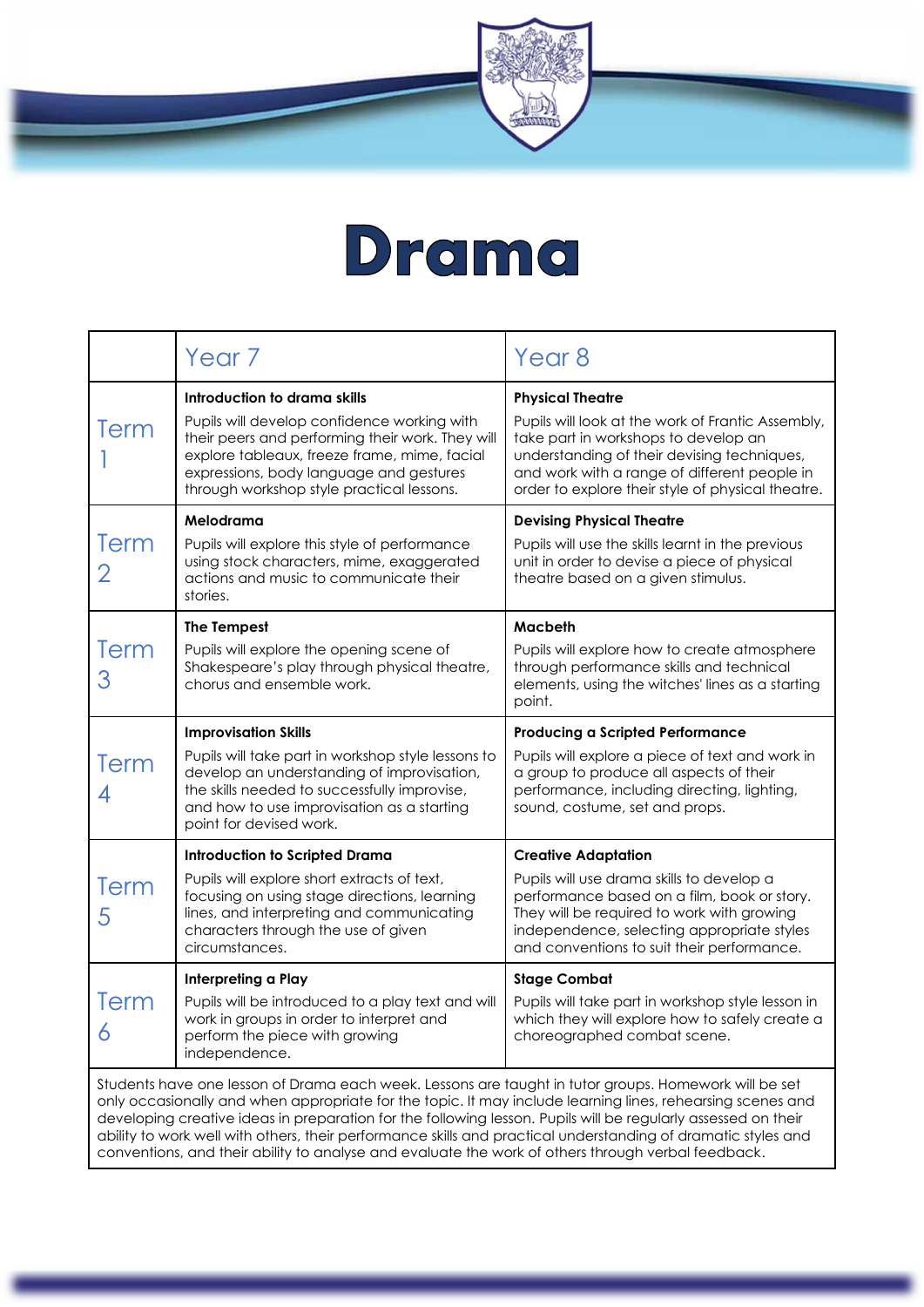

### English

|                                                                                                 | Year <sub>7</sub>                                                                                                                                                                                                      | Year 8                                                                                                                                           |
|-------------------------------------------------------------------------------------------------|------------------------------------------------------------------------------------------------------------------------------------------------------------------------------------------------------------------------|--------------------------------------------------------------------------------------------------------------------------------------------------|
| Term                                                                                            | Autobiography<br>Roald Dahl's 'Boy'. Create a 'Museum of<br>my Life' and write sections of your own<br>autobiography                                                                                                   | <b>The Gothic</b><br>Explore a variety of pre- and post-1914<br>texts from the gothic genre and create<br>your own gothic story.                 |
| Term<br>2                                                                                       | The World of Non-Fiction<br>Read, explore and analyse a range of<br>non-fiction texts                                                                                                                                  | The Poetry of WW1<br>Explore and analyse a variety of poems<br>from this era.                                                                    |
| Term<br>З                                                                                       | <b>Detective Fiction</b><br>Sherlock Holmes- A study of 19th<br>Century detective fiction                                                                                                                              | <b>Shakespeare's Villains</b><br>A scheme exploring Shakespeare's most<br>famous villains                                                        |
| Term                                                                                            | History of the English Language -<br><b>Introduction to Shakespeare</b><br>Explore the main periods in literary history<br>and a range of texts from those times<br>e.g. Chaucer, Shakespeare and<br>Victorian writer. | <b>The Cruise</b><br>Explore a range of non-fiction - travel<br>writing and holiday brochure advertising<br>and produce your own travel journal. |
| Term<br>5                                                                                       | <b>Heroic Quest</b><br>Study, through a range of texts, the<br>concept of heroism and what constitutes<br>a 'hero'. Create your own heroic quest<br>story                                                              | <b>The Novel</b><br>Read either 'The Curious Incident of the<br>Dog in the Night Time' or 'Face'.                                                |
| Term<br>6                                                                                       | <b>Shakespeare</b><br>Students study either 'The Tempest',<br>'Macbeth', 'The Taming of the Shrew' or<br>'The Merchant of Venice'.                                                                                     | Drama<br>Read either 'The Crucible', 'Private<br>Peaceful or 'Bugsy Malone'                                                                      |
| Students have four lessons of English each week. Their reading age, spelling age and ability in |                                                                                                                                                                                                                        |                                                                                                                                                  |

writing are assessed in the first few weeks in Year 7 and they are then placed in classes before the first half term. Classes are reviewed after each assessment period and movements between groups may then take place. Homework is set weekly which will either be related to the current programme of study or personal reading.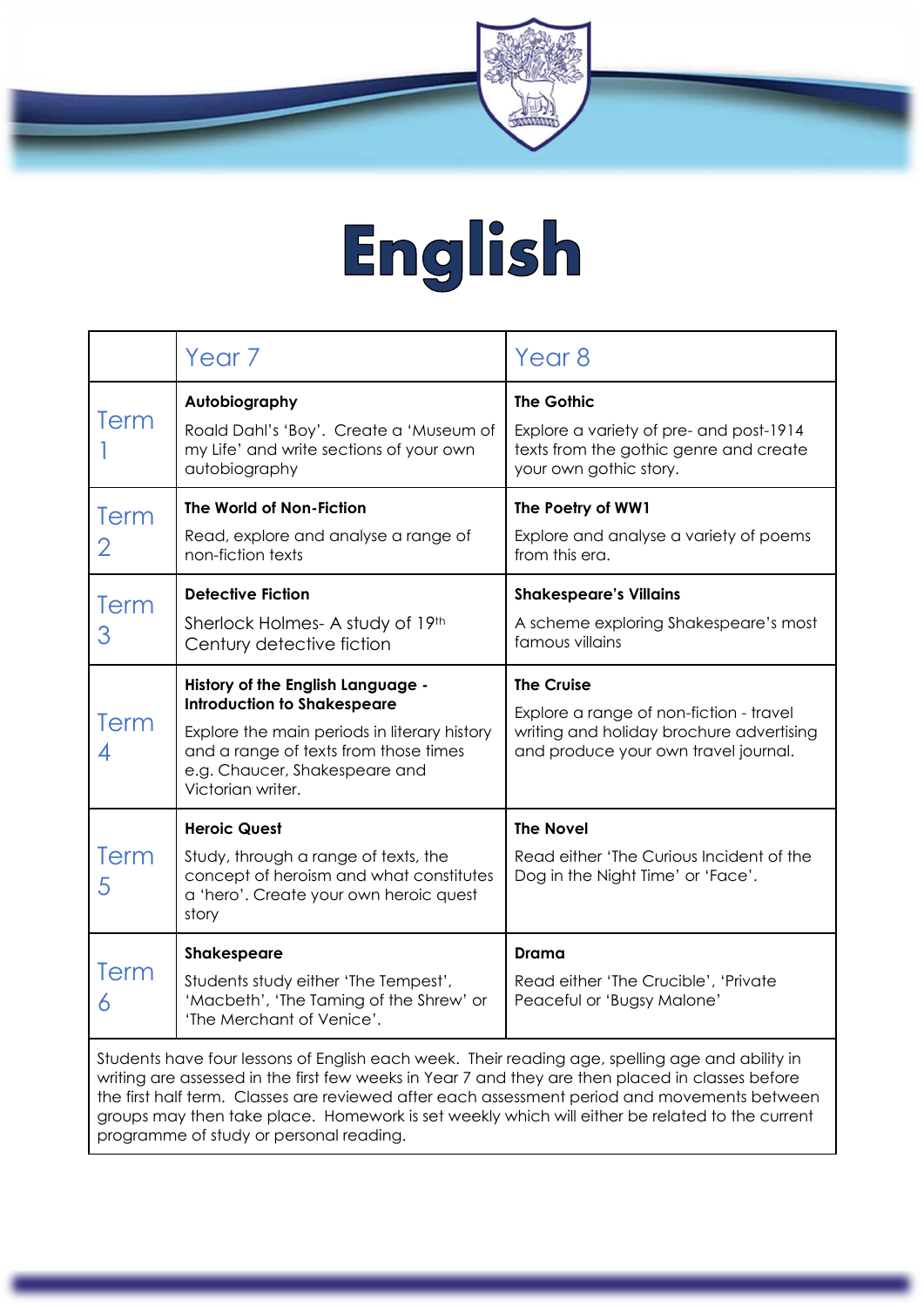

#### **French**

|                  | Year <sub>7</sub>                                                                                                                                                                                                        | Year <sub>8</sub>                                                                                                                                                       |
|------------------|--------------------------------------------------------------------------------------------------------------------------------------------------------------------------------------------------------------------------|-------------------------------------------------------------------------------------------------------------------------------------------------------------------------|
| Term             | <b>Introduction to French</b><br>Introduction to the need to develop skills<br>of vocabulary, grammar and phonics<br>when learning a language. Can you<br>introduce yourself, say your age and<br>when your birthday is? | <b>Festivals</b><br>What is your favourite celebration? Can<br>you describe typical food for a particular<br>celebration? Can you describe a visit you<br>are going on? |
| Term             | <b>Family and Friends</b><br>Can you talk about your family and<br>animals and describe yourself and<br>others?                                                                                                          | <b>Holidays</b><br>Can you describe where you live and<br>where you normally go on holiday? What<br>you did and where you went on holiday<br>recently?                  |
| <b>Term</b><br>З | School<br>Can you describe your lessons and your<br>school day?                                                                                                                                                          | <b>Hobbies</b><br>Can you talk about your TV and cinema<br>viewing habits? Can you talk about your<br>hobbies and what you did recently, will<br>do and normally do?    |
| <b>Term</b>      | <b>Free time</b><br>Can you describe what activities you do<br>and sports you play in your spare time?                                                                                                                   | <b>Where I live</b><br>Can you describe where you live? What<br>do you have to do to help at home and<br>what is your routine?                                          |
| Term<br>5        | My town and my plans<br>Can you describe your town, what you<br>do at the weekend and your plans for<br>the weekend?                                                                                                     | My town and my region<br>Can you describe the things you can do<br>in your town and in your region?                                                                     |
| Term             | <b>Project Paris</b><br>Can you say what you are going to do<br>this Summer and research a special<br>weekend in Paris?                                                                                                  | <b>Project Francophonie</b><br>Can you research a new area or aspect<br>of the French speaking world?                                                                   |

Students have two lessons of French each week. Lessons are taught in tutor groups. Vocabulary, grammar and phonics are developed and given equal priority. Homework is set weekly either online or through quizzes, project work or occasional tasks. Both independent study and class teaching help to build a student's fluency, accuracy and spontaneity as well as a knowledge of French culture. Students will be assessed on listening, speaking, reading and writing and are generally assessed at the end of each unit based on the knowledge organiser that they are using. We recommend these websites for extra support: [www.linguascope.com;](http://www.linguascope.com/) [www.languagesonline.org.uk;](http://www.languagesonline.org.uk/) [www.pearsonactivelearn.com;](http://www.pearsonactivelearn.com/) [www.quizlet.com.](http://www.quizlet.com/)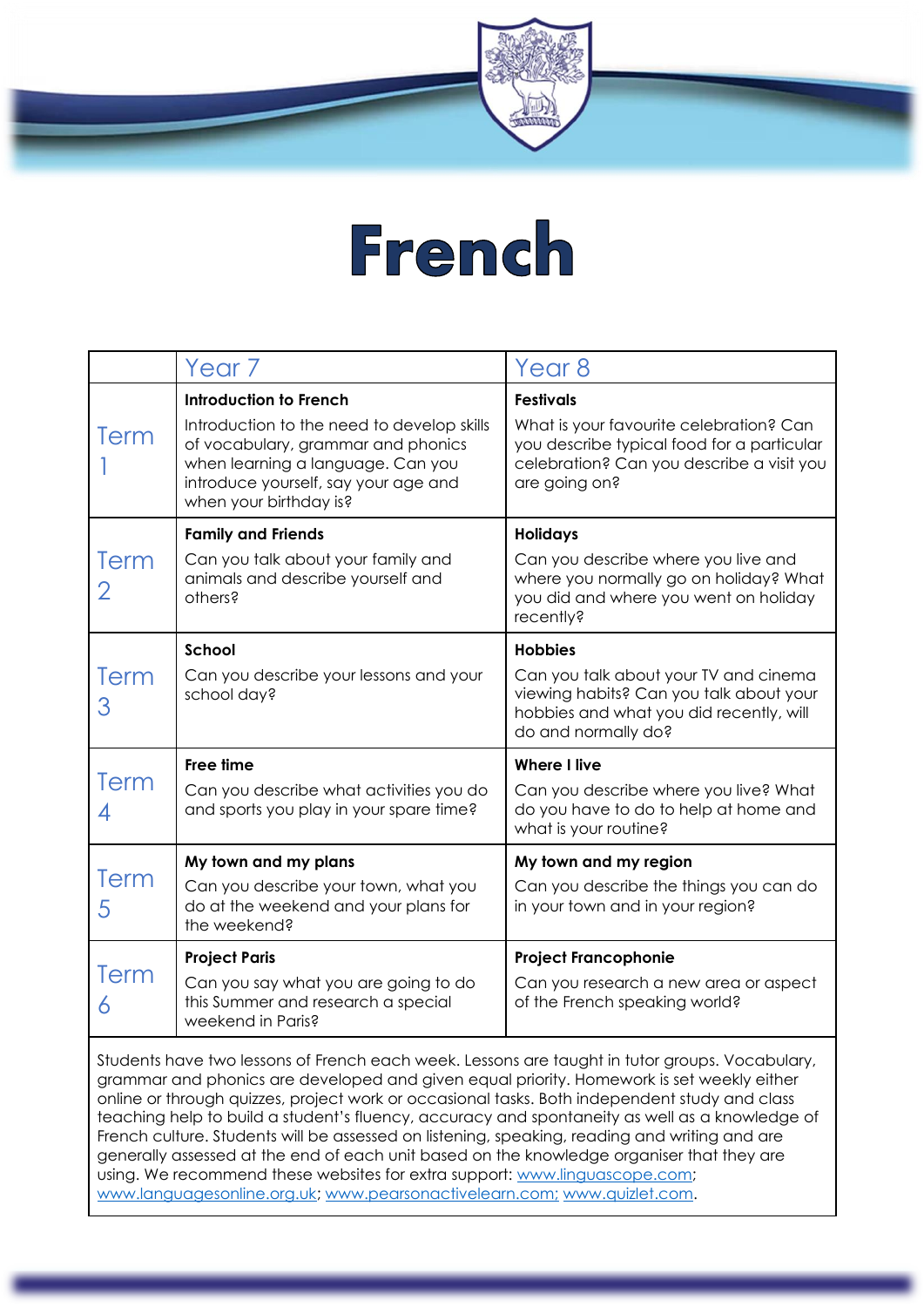### Geography

|           | Year <sub>7</sub>                                                                                                                                                                                                                                                                                                             | Year <sub>8</sub>                                                                                                                                                                                                                                                                                                                                                                                                                           |
|-----------|-------------------------------------------------------------------------------------------------------------------------------------------------------------------------------------------------------------------------------------------------------------------------------------------------------------------------------|---------------------------------------------------------------------------------------------------------------------------------------------------------------------------------------------------------------------------------------------------------------------------------------------------------------------------------------------------------------------------------------------------------------------------------------------|
| Term      | <b>Fantastic places</b><br>An introduction to Geography – The wide variety of<br>topics that are studied and the skills needed to<br>succeed in the subject.<br>Continents and Oceans. An Introduction to each<br>continent<br>Exploring the UK – An overview of the key physical<br>and human factors that shape our nation. | <b>Natural Hazards</b><br>A physical geography topic focusing on the<br>location of volcanoes, the processes leading to<br>their eruption and the impacts that they have<br>locally and globally. A focus on the where<br>earthquakes are located, variations in magnitude<br>and frequency, their primary and secondary<br>impacts and our attempts to manage them<br>successfully.<br>The location, causes and impacts of tropical storms |
| Term<br>2 | <b>Navigation 101</b><br>An introduction to essential map skills required for<br>studying geography through their time at Park<br>House - Compass direction, grid references, scale<br>and map symbols.                                                                                                                       | Continued                                                                                                                                                                                                                                                                                                                                                                                                                                   |
| Term<br>З | Cool, cold environments<br>A focus on cold environments - Their location<br>extreme climate, unique biodiversity, value to the<br>world and the threats they are under from human<br>development                                                                                                                              | Water everywhere<br>A physical geography topic that looks at processes<br>that shape rivers and the landforms created in their<br>upper, middle and lower course.<br>The causes of flooding, flooding case studies and<br>responses to flooding                                                                                                                                                                                             |
| Term      | <b>Exploring ecosystems</b><br>An introduction to ecosystems and the location of<br>global biomes before a focus on the location,<br>composition, function, value, use and sustainable<br>management of tropical rainforests.                                                                                                 | Continued to include rivers fieldwork                                                                                                                                                                                                                                                                                                                                                                                                       |
| Term<br>5 | To continue                                                                                                                                                                                                                                                                                                                   | Population<br>A human geography topic that looks at global<br>population growth, variations in birth rates and<br>death rates, problems caused by too many or too<br>few people and attempts to manage population<br>changes.                                                                                                                                                                                                               |
| Term<br>6 | <b>Geographical misconceptions</b><br>Greenland isn't as big as Africa $\cdot$ Everest isn't the<br>tallest mountain · The ozone hole isn't causing<br>climate change and other common geographical<br>misconceptions                                                                                                         | <b>Geographical issues</b><br>The final term is devoted to current topical issues in<br>geography. This is usually related to up to date<br>geographical issues in the news such as natural<br>hazards and global events such as the world cup<br>or olympics.                                                                                                                                                                              |
|           | Students have one lesson of Geography each week and are taught in tutor groups. Homework is generally set weekly.<br>We attempt to undertake fieldwork in the local area and organise a visit to a location where we can experience the                                                                                       | conditions of the rainforest environment. We assess at the end of each topic using a range of questions allowing students                                                                                                                                                                                                                                                                                                                   |

conditions of the rainforest environment. We assess at the end of each topic using a range of questions allowing students to apply knowledge or demonstrate their geographical skills and understanding. Some assessments are extended pieces of writing on a particular topic. We aid this process by attaching specific revision pages onto the show my homework site so that pupils can be directed to some focused revision time.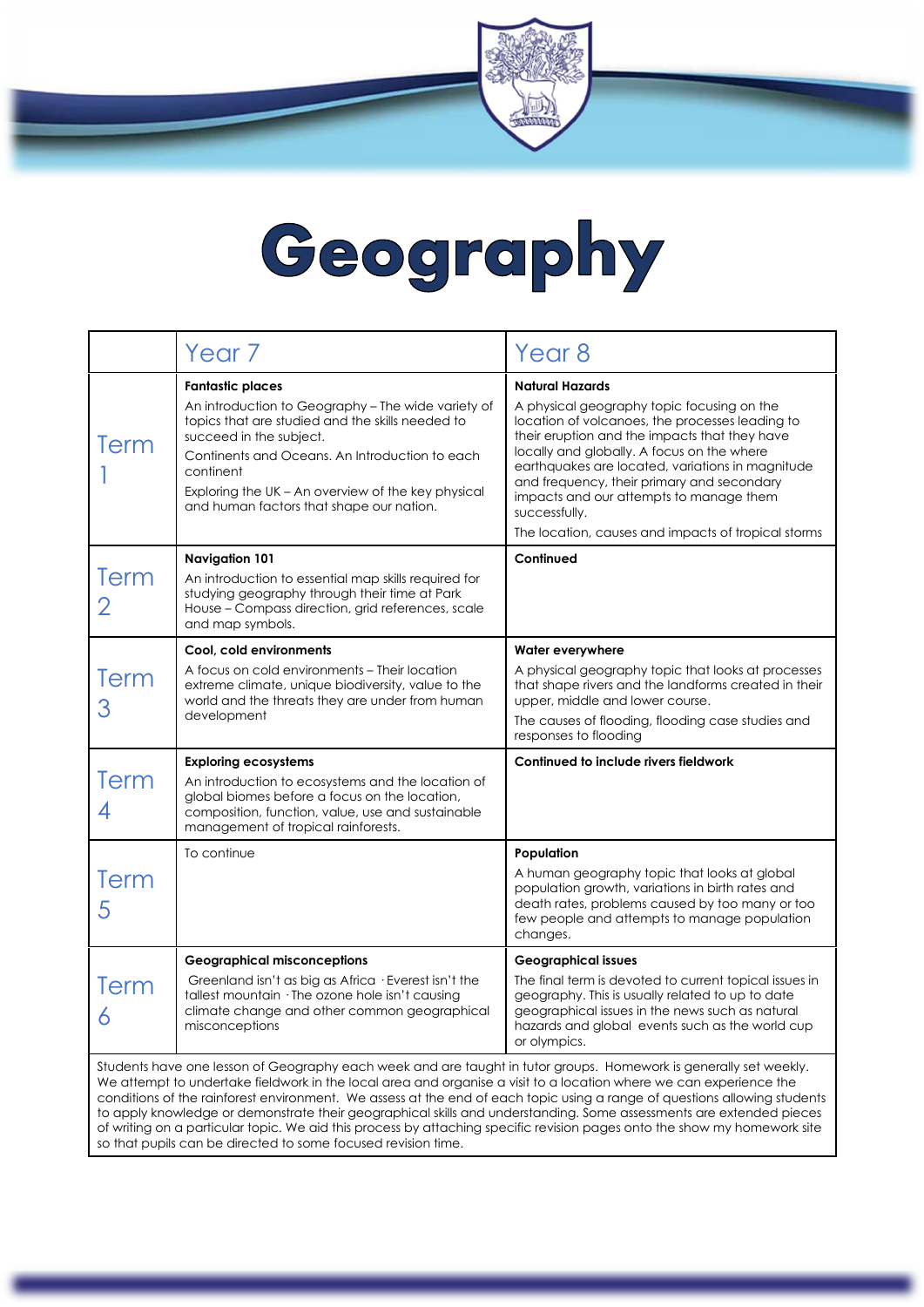

## History

|                                                                                                                                                                                                                                                                                                                                                                                 | Year <sub>7</sub>                                                                                                                                                                                                                           | Year <sub>8</sub>                                                                                                                                                                                                                                                                                                                                |
|---------------------------------------------------------------------------------------------------------------------------------------------------------------------------------------------------------------------------------------------------------------------------------------------------------------------------------------------------------------------------------|---------------------------------------------------------------------------------------------------------------------------------------------------------------------------------------------------------------------------------------------|--------------------------------------------------------------------------------------------------------------------------------------------------------------------------------------------------------------------------------------------------------------------------------------------------------------------------------------------------|
| <b>Term</b>                                                                                                                                                                                                                                                                                                                                                                     | What is History? - Chronology, Evidence &<br>Sources and Anachronisms                                                                                                                                                                       | Migration and Empire - 'Who are the British?'<br>Challenging misconceptions around British identity<br>This important unit explores the British identity and how<br>we can challenge misconceptions about the past.<br>From the Romans to modern day, we will study how<br>there are many undiscovered aspects of Britain's past<br>and present. |
| Term                                                                                                                                                                                                                                                                                                                                                                            | Normans - How far did the Normans bring<br>a truckload of trouble?<br>Examining different interpretations of the<br>Norman invasion and conquest                                                                                            | Migration and Empire - 'Who are the British?'<br>Challenging misconceptions around British identity<br>This important unit explores the British identity and how<br>we can challenge misconceptions about the past.<br>From the Romans to modern day, we will study how<br>there are many undiscovered aspects of Britain's past<br>and present. |
| Term<br>З                                                                                                                                                                                                                                                                                                                                                                       | <b>Elizabeth</b> $I - How$ far was Elizabeth<br>responsible for the Spanish Armada?<br>Examining the changes during the<br>Elizabethan era and why there are<br>different interpretations of the Spanish<br>Armada.                         | A United Kingdom? - 'How secure is the union?'<br>Examining the 'troubles' in Northern Ireland and the<br>history of the independence movement in Scotland.<br>Students will also discover Wales' role in the union, and<br>consider how strong the union of the United Kingdom<br>really is.                                                    |
| Term                                                                                                                                                                                                                                                                                                                                                                            | Witchcraft - Why was belief in witchcraft<br>so common in the seventeenth century?<br>In this project we will explore who would<br>have been accused of being a witch<br>and why and considering the implications<br>of widespread beliefs. | The Holocaust - 'How could the Holocaust have<br>happened?'<br>Examining the atrocities of the Holocaust, and<br>considering how it could have happened and how the<br>Holocaust could be remembered.                                                                                                                                            |
| <b>Term</b><br>5                                                                                                                                                                                                                                                                                                                                                                | Victorian Crime and Punishment - 'Were<br>the Victorians lawless?'<br>A thematic examination on how crime<br>and punishment changed during the<br>Victorian era.                                                                            | <b>The Holocaust</b> - 'How could the Holocaust have<br>happened?'<br>Examining the atrocities of the Holocaust, and<br>considering how it could have happened and how the<br>Holocaust could be remembered.                                                                                                                                     |
| Term<br>6                                                                                                                                                                                                                                                                                                                                                                       | The Gunpowder Plot - Terrorist attack or<br>government conspiracy?<br>An investigation into the causes of the<br>Gunpower Plot and what could have<br>happened if it had succeeded!                                                         | Civil Rights - 'Did MLK do more to achieve civil rights<br>than any other individual or event?'<br>This unit will look at the different protests of the Civil<br>Rights movement and the contribution of Martin Luther<br>King Jr.                                                                                                               |
| Students have one lesson of History each week and are taught in tutor groups. Homework is generally set weekly<br>in the students' knowledge organiser booklet. Students are assessed regularly throughout the year with a focus on<br>essay writing skills and source analysis skills. A useful website for Key Stage 3 History is<br>www.bbc.co.uk/education/subjects/zk26n39 |                                                                                                                                                                                                                                             |                                                                                                                                                                                                                                                                                                                                                  |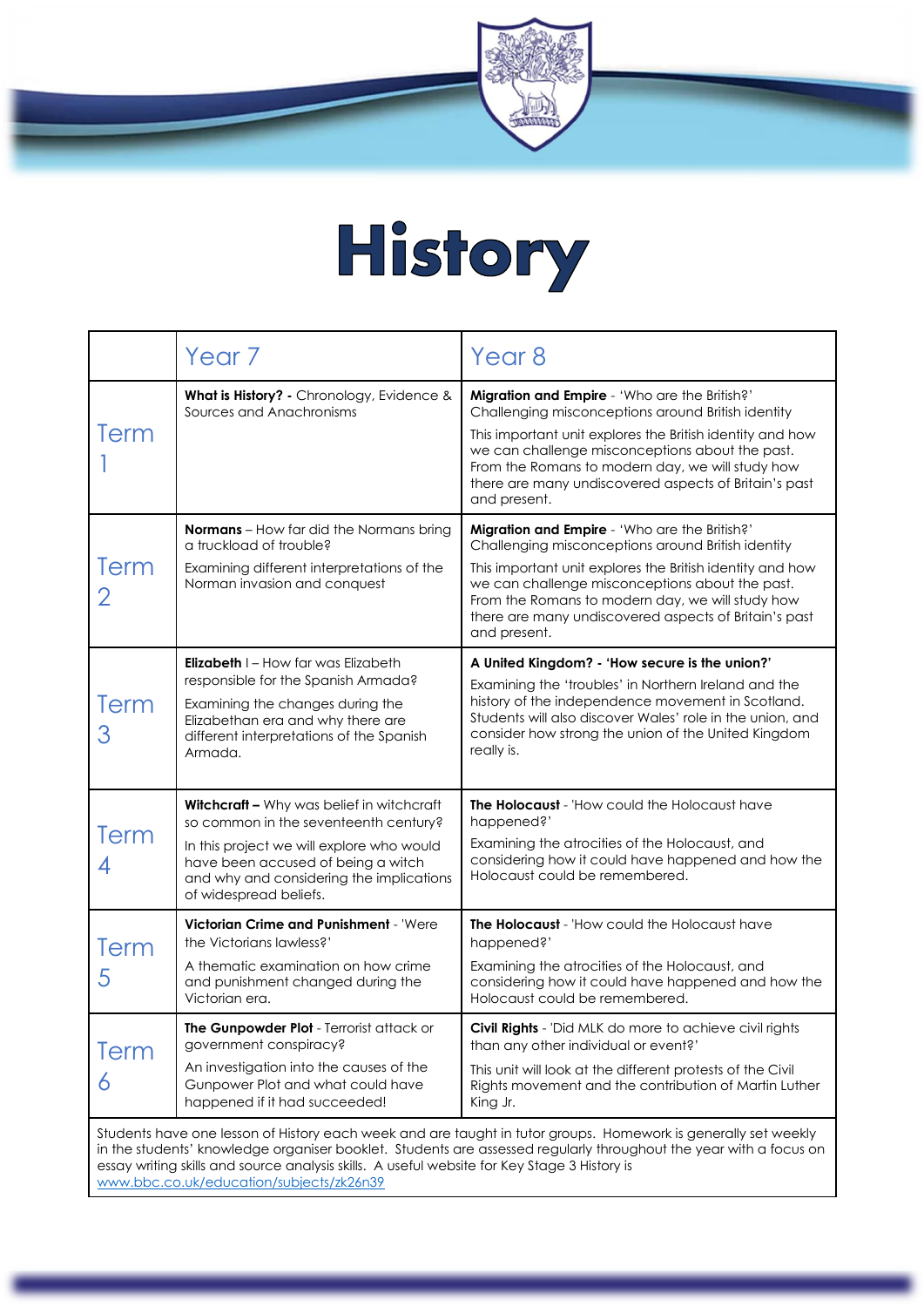

### Mathematics

|           | Year 7                                                                                                                                                                                                                   | Year 8                                                                                                                                                                                                 |
|-----------|--------------------------------------------------------------------------------------------------------------------------------------------------------------------------------------------------------------------------|--------------------------------------------------------------------------------------------------------------------------------------------------------------------------------------------------------|
| Term      | Sequences<br>Holiday Project<br><b>Types of Number</b><br>Highest Common Factor/Lowest Common Multiple                                                                                                                   | Brackets and Solving equations<br>Area<br><b>Negative Numbers</b><br>Probability and Venn diagrams                                                                                                     |
| Term      | Decimals & Fractions<br>Solving Equations<br><b>Brackets</b><br>Probability & Venn Diagrams<br>Angles                                                                                                                    | Sequences<br>Highest Common Factor/ Lowest Common Multiple<br><b>Types of Number and BIDMAS</b><br>Use of calculator<br>Rounding and estimating<br>Indices and Standard Form<br><b>Transformations</b> |
| Term<br>З | <b>Negative Numbers</b><br><b>BIDMAS</b><br>Conversions<br>Ratio & Proportion<br>Substitution                                                                                                                            | Averages<br>Angles<br>Decimals and Fractions                                                                                                                                                           |
| Term      | Averages<br>Two Way Tables and Frequency Trees<br>Percentages<br>Area                                                                                                                                                    | Similar Shapes<br>Solving Equations, Rearranging Formula and<br>Simultaneous Equations<br>Percentages<br>Two Way Tables and Frequency Trees                                                            |
| Term<br>5 | <b>Function machines</b><br>Coordinates and Straight line graphs<br>Rounding & Estimating<br>Inequalities<br>Money                                                                                                       | Pythagoras Theorem<br><b>Statistics Graphs</b><br>Ratio and Proportion<br>Substitution                                                                                                                 |
| Term<br>6 | Statistics graphs<br>Reciprocals and indices<br>Vectors<br>Construction<br>Transformations<br>Students have four lessons of Maths each week. Their mathematical ability is assessed in the first few weeks in Year 7 and | Coordinates and Straight Line Graphs<br>Conversion Graphs and Distance Time Graphs<br>Functions<br>Volume and Surface Area                                                                             |

Students have four lessons of Maths each week. Their mathematical ability is assessed in the first few weeks in Year 7 and they are then placed in ability sets by the end of the first half term. Setting is reviewed after each assessment and movement between sets may then take place. Homework is set weekly which will either be a long extended piece of homework or two shorter pieces. This will either be related to the current programme of study or be a revision task.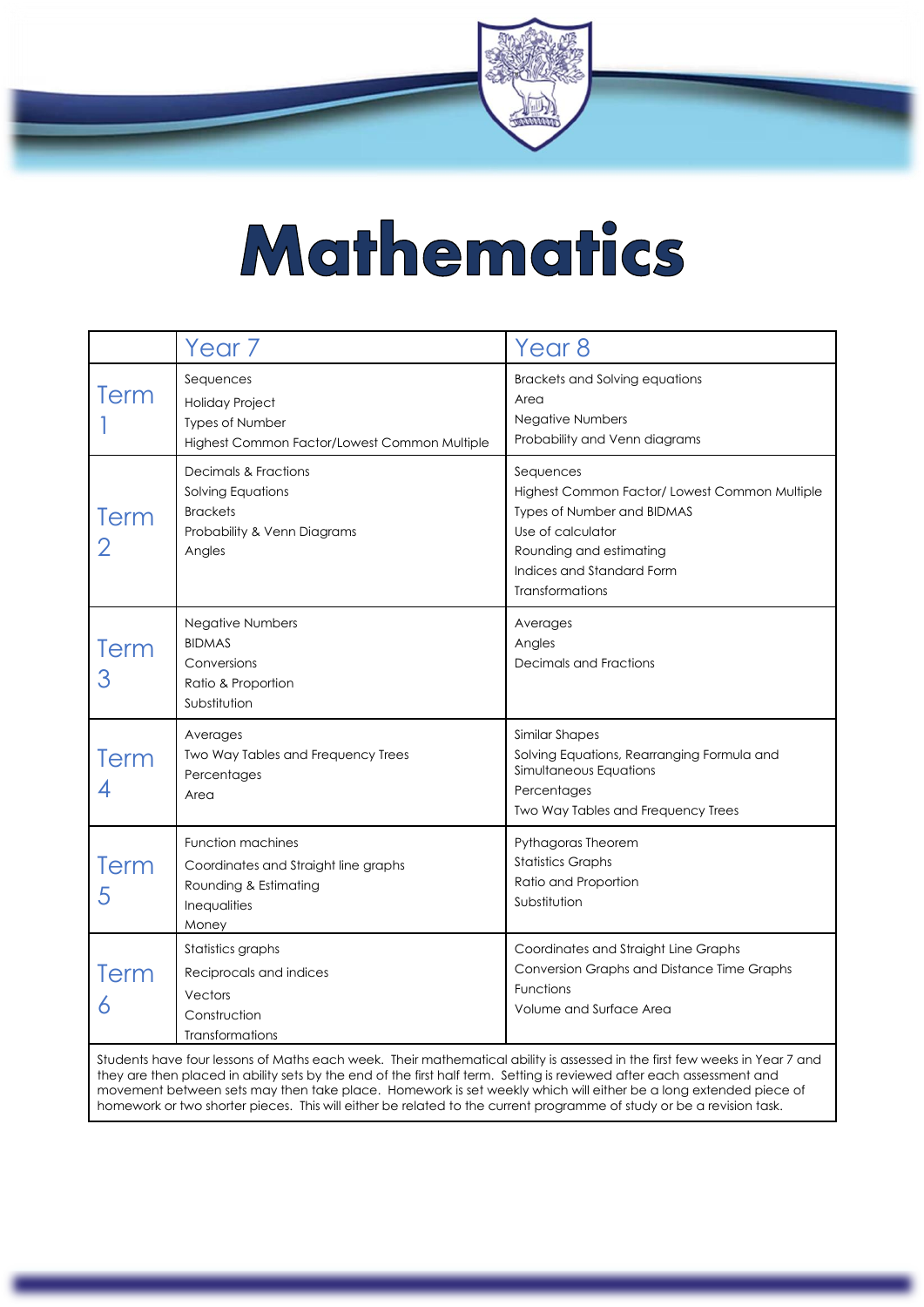

#### Music

|                  | Year <sub>7</sub>                                                                                                                                                                                                                                                                                                                                                                | Year 8                                                                                                                                                                                                                                                                                                                                                                                     |
|------------------|----------------------------------------------------------------------------------------------------------------------------------------------------------------------------------------------------------------------------------------------------------------------------------------------------------------------------------------------------------------------------------|--------------------------------------------------------------------------------------------------------------------------------------------------------------------------------------------------------------------------------------------------------------------------------------------------------------------------------------------------------------------------------------------|
| Term             | <b>Elements of Music</b><br>Awareness and understanding of the elements of<br>music. Working in groups and developing ensemble<br>skills, developing a composition using the elements.                                                                                                                                                                                           | <b>Fanfares - Performance</b><br>To be able to perform a fanfare. Listening skills to<br>identify elements of music. Performing techniques,<br>working in pairs or individually. Revision of notation<br>and rhythm work.                                                                                                                                                                  |
| Term             | <b>Words and Music</b><br>In groups to compose a piece of music using the<br>elements of music, re telling the story of the Flannan<br>Isle Lighthouse.                                                                                                                                                                                                                          | <b>Fanfares - Composition</b><br>To understand characteristics of a fanfare to<br>compose using compositional devices. Listening<br>skills to identify elements of music and<br>compositional devices                                                                                                                                                                                      |
| Term<br>З        | Rhythm<br>Awareness and understanding of rhythm and<br>notation. To create and notated rhythmic patterns,<br>ensemble skills and rhythmical composition devices.<br>Performance techniques through rhythm games.                                                                                                                                                                 | <b>Performance of Popular Music</b><br>Looking at the concept that popular songs are<br>made from 4 chords. To perform a piece of music<br>demonstrating the primary and secondary chords.<br>Development of performance skills on the keyboard<br>or guitar (performing a melody against an<br>accompaniment), Working in pairs or individually.<br>Revision of notation and rhythm work. |
| Term             | <b>Notation</b><br>Identifying the notes on the stave. How to find the<br>notes on a keyboard. Compose a piece of music<br>using the notes on the stave, revision of rhythm<br>work.                                                                                                                                                                                             | <b>Composition of Popular Music</b><br>An understanding of popular music features<br>developed through musical performance from the<br>previous term. To compose a piece of music with 4<br>chords and melodies and development of aural<br>analysis skills in recognising different styles of<br>popular music. Notation and rhythm work revision.                                        |
| Term<br>5        | <b>Keyboard Skills</b><br>Perform a piece on the keyboard on your own or<br>with a partner and prepare musical performances.<br>Review of rhythm and the elements of music.                                                                                                                                                                                                      | Reggae<br>An understanding of Reggae Music and its<br>characteristics, through aural skills and<br>performance of a Reggae piece. Development of<br>performance skills on the keyboard or guitar.<br>Working in pairs or individually. Revision of notation<br>and rhythm work.                                                                                                            |
| <b>lerm</b><br>6 | <b>Danse Macabre</b><br>Skill development of notation, rhythm and the<br>elements of music skills. To compose a piece of<br>music to the video of the Danse Macabre. Working<br>in groups to create music to accompany the action<br>on the screen. Notation, rhythm, elements of music<br>skills revision. Communication, aural skills of working<br>in a group,                | <b>Blues</b><br>An understanding of Blues Music and its<br>characteristics, through aural skills and<br>performance of a Blues piece. Development of<br>performance skills on the keyboard or guitar.<br>Working in pairs or individually. Composition of a<br>Blues piece in pairs or individually. Revision of<br>notation and rhythm work.                                              |
|                  | Students have one lesson of Music each week and are taught in tutor groups. Homework is set every 2 weeks. Students<br>are assessed in all three aspect of the music curriculum (Performing, Composing, Listening and Appraising). There will be<br>one main assessment for each topic at the end of the unit. This usually takes the form of a practical assessment in front of |                                                                                                                                                                                                                                                                                                                                                                                            |

the class.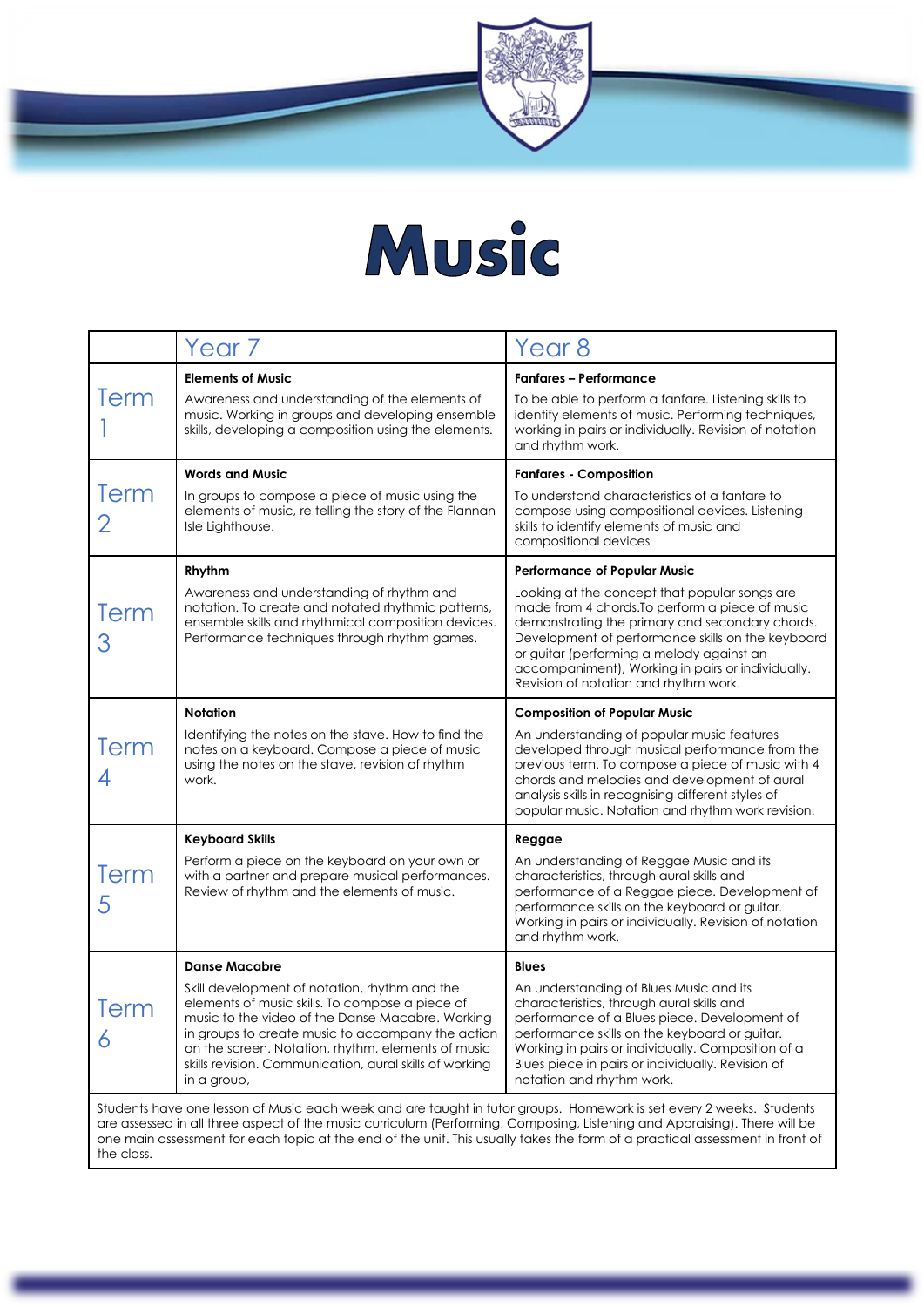# Physical Education

| Year 7 & Year 8<br>Students are taught twelve different sports from the following blocks on a rotational basis throughout the<br>years                  |                                                                                                                                                                                                  |                                                                                                                                                       |  |
|---------------------------------------------------------------------------------------------------------------------------------------------------------|--------------------------------------------------------------------------------------------------------------------------------------------------------------------------------------------------|-------------------------------------------------------------------------------------------------------------------------------------------------------|--|
| Assessment                                                                                                                                              | Dance                                                                                                                                                                                            | Rugby                                                                                                                                                 |  |
| Begin Year 7 with a block of<br>informal assessment - one lesson<br>a week of various activities to<br>assist us baselining your current<br>attainment. | Study a block of Dance to<br>develop aesthetic and creative<br>prowess. It is also a chance to<br>get a good understanding of<br>what GCSE Dance will entail<br>ready for Year 8 option choices. | Both boys and girls learn rugby<br>in Year 7 and Year 8. This will<br>begin with core skills and<br>develop into contact as<br>students become ready. |  |
| <b>Athletics</b>                                                                                                                                        | <b>Football</b>                                                                                                                                                                                  | <b>Striking &amp; Fielding</b>                                                                                                                        |  |
| Spend a block of lessons in the<br>Summer covering a breadth of<br>athletic events in pursuit of your<br>Personal Bests.                                | Boys and Girls will complete a<br>block of lessons in football in<br>Year 7 and Year 8 and you will<br>develop skills, tactics as well as<br>social skills.                                      | Learn basic striking and fielding<br>skills through various sports such<br>as Softball, Rounders and<br>Cricket.                                      |  |
| <b>Badminton</b>                                                                                                                                        | <b>Handball</b>                                                                                                                                                                                  | <b>Table Tennis</b>                                                                                                                                   |  |
| Badminton is taught in either<br>Year 7 or Year 8 and you learn<br>the basic skills rules and tactics<br>of the game.                                   | Handball is taught in either Year<br>7 or Year 8 and you learn the<br>basic skills, rules and tactics of<br>the game.                                                                            | Table Tennis is taught in either<br>Year 7 or Year 8 and you learn<br>the basic skills rules and tactics<br>of the game.                              |  |
| <b>Basketball</b>                                                                                                                                       | Hockey                                                                                                                                                                                           | <b>Tennis</b>                                                                                                                                         |  |
| Basketball is taught in either<br>Year 7 or Year 8 and you learn<br>the basic skills rules and tactics<br>of the game.                                  | All boys and girls will learn<br>Hockey in Year 7 and Year 8,<br>familiarising yourself with key<br>skills and tactics.                                                                          | Tennis is taught in both Year 7<br>and Year 8 and you develop<br>knowledge and understanding<br>of the rules, skills and tactics.                     |  |
| Cricket                                                                                                                                                 | <b>Netball</b>                                                                                                                                                                                   | <b>Trampolining</b>                                                                                                                                   |  |
| Cricket is taught to both boys<br>and girls and you develop basic<br>knowledge and understanding<br>of the game and its skills and<br>tactics.          | <b>Both Boys and Girls learn Netball</b><br>in Year 7 and Year 8 learning<br>basic skills and tactics and<br>developing knowledge and<br>understanding.                                          | Complete blocks of<br>Trampolining in both Year 7 and<br>Year 8 to developing your<br>aesthetic and creative abilities.                               |  |

Students have two lessons of PE each week in multi-ability groups where focus is given to a wide range of valuable skills such as social and personal skills and not merely physical abilities. Assessment at the end of each block and based on GCSE grading for sports performance with an additional grades for students effort and social impact in lessons (such as coaching peers). There is no recommended textbook for KS3 PE but the viewing of professional competitions of the sports studied is encouraged to help contextualise learning.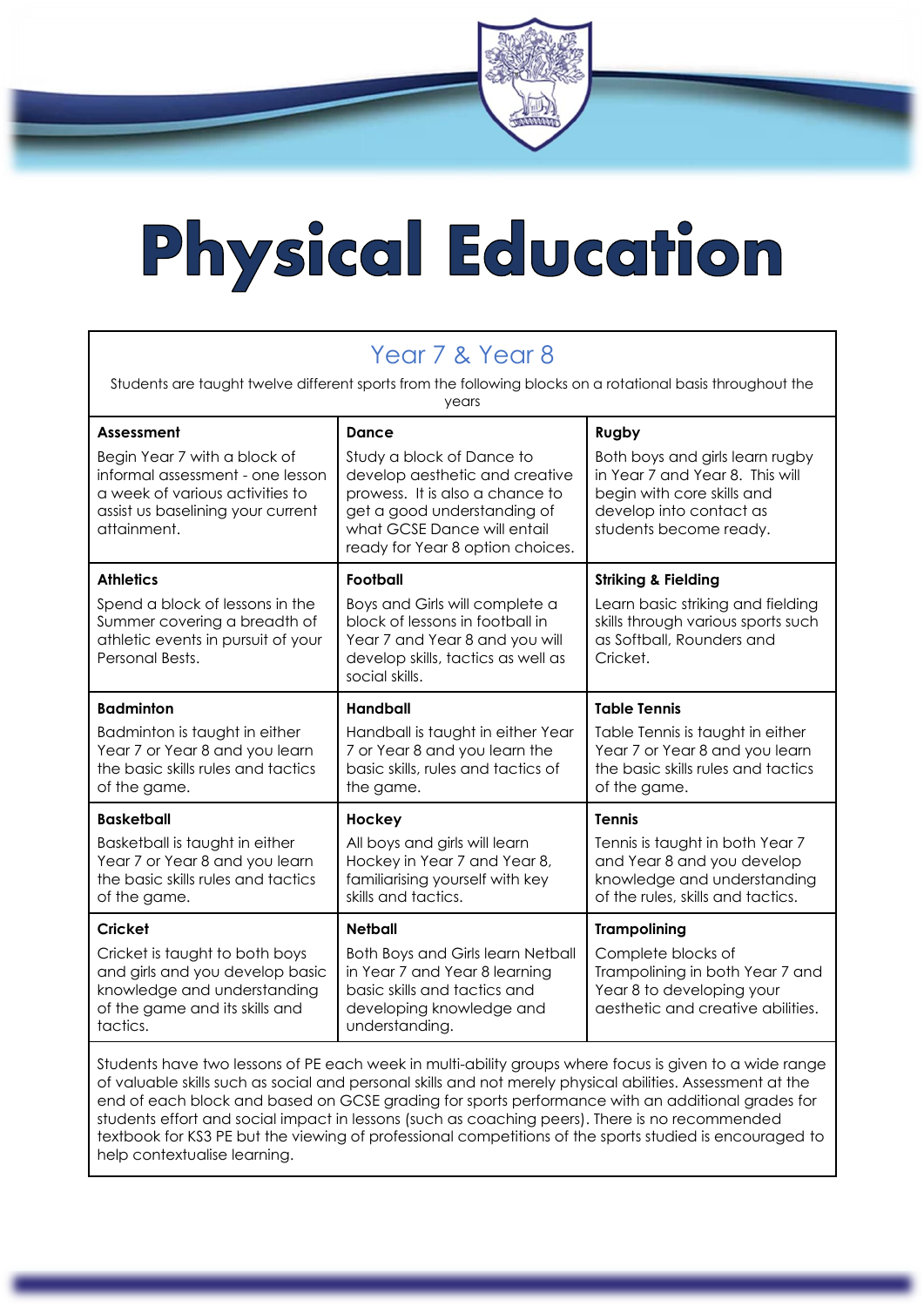

### Science

|                                                                                                                                                                                                                                                                                                                                                                                                                                                                                                                                                                                                                                                                                                                                            | Year <sub>7</sub>                                                                                                                                                                                                                                                                                                                                                                                                                                                                    | Year 8                                                                                                                                                                                                                                                                                                                                                                                            |
|--------------------------------------------------------------------------------------------------------------------------------------------------------------------------------------------------------------------------------------------------------------------------------------------------------------------------------------------------------------------------------------------------------------------------------------------------------------------------------------------------------------------------------------------------------------------------------------------------------------------------------------------------------------------------------------------------------------------------------------------|--------------------------------------------------------------------------------------------------------------------------------------------------------------------------------------------------------------------------------------------------------------------------------------------------------------------------------------------------------------------------------------------------------------------------------------------------------------------------------------|---------------------------------------------------------------------------------------------------------------------------------------------------------------------------------------------------------------------------------------------------------------------------------------------------------------------------------------------------------------------------------------------------|
| Term                                                                                                                                                                                                                                                                                                                                                                                                                                                                                                                                                                                                                                                                                                                                       | <b>Enquiry processes:</b> teaching students the skills needed<br>to carry out scientific investigations, including planning<br>investigations, collecting and presenting data, and<br>analysing results to draw conclusions. These skills will be<br>embedded in each term.<br>Matter I: describing the particle model and using it to<br>explain changes of state and movement of particles.<br><b>Forces I:</b> introducing forces and their effect on the<br>movement of objects. | <b>Enquiry processes II:</b> developing further skills needed to<br>carry out scientific investigations, including preparing<br>thorough risk assessments, evaluating data, criticizing<br>methodology and communicating findings. These skills<br>will be embedded in each term.<br>Forces II: describing different types of forces such as<br>friction, moments, spring extension and pressure. |
| Term                                                                                                                                                                                                                                                                                                                                                                                                                                                                                                                                                                                                                                                                                                                                       | <b>Matter II:</b> using separation techniques to isolate<br>substances in mixtures and in solution.<br><b>Electromagnets I:</b> making simple circuits and<br>discovering the effects of changing potential<br>difference and resistance on current.                                                                                                                                                                                                                                 | <b>Electromagnets II:</b> discovering the effects of magnets<br>and magnetic fields and how electromagnets can be<br>made and used.<br><b>Organisms II:</b> developing a further understanding of<br>how the respiratory system and the digestive system<br>work.                                                                                                                                 |
| Term<br>З                                                                                                                                                                                                                                                                                                                                                                                                                                                                                                                                                                                                                                                                                                                                  | <b>Reactions I:</b> identifying acids and alkalis and carrying<br>out neutralisation reactions.<br><b>Organisms I:</b> learning about the functioning of the<br>respiratory and digestive system to develop an<br>understanding of the importance of a healthy lifestyle.                                                                                                                                                                                                            | <b>Organisms II:</b> investigating the importance of sensible<br>lifestyle choices on health and well-being.<br><b>Matter II:</b> describing the structure of an atom and the<br>differences between elements, compounds and<br>mixtures, in addition to understanding how the<br>structure of an atom determines its position in the<br>periodic table and its properties.                       |
| Term                                                                                                                                                                                                                                                                                                                                                                                                                                                                                                                                                                                                                                                                                                                                       | <b>Reactions II:</b> identifying patterns of reactivity of metals<br>with other chemicals.<br><b>Energy I:</b> learning about energy resources and how<br>their energy can be released and utilised.                                                                                                                                                                                                                                                                                 | <b>Ecosystems II:</b> developing an understanding of<br>respiration in living organisms, including<br>microorganisms, and photosynthesis in plants.<br><b>Genes II:</b> understanding the importance of genetic<br>variation and how this leads to the evolution of new<br>species and how the activities have humans have led<br>to extinction and the need for conservation<br>programmes.      |
| Term<br>5                                                                                                                                                                                                                                                                                                                                                                                                                                                                                                                                                                                                                                                                                                                                  | <b>Earth I:</b> learning about the structure of the Earth and<br>discovering the wonders of space.<br><b>Waves I:</b> learning about sound and light and<br>discovering how our ears and eyes detect sound and<br>light respectively.                                                                                                                                                                                                                                                | <b>Waves II:</b> developing an understanding of the<br>properties of waves and how pieces of equipment<br>such as microphones and loudspeakers work.<br><b>Genes II:</b> learning about the structure of DNA and the<br>collaboration of scientists in the elucidation of its<br>structure.                                                                                                       |
| Term<br>6                                                                                                                                                                                                                                                                                                                                                                                                                                                                                                                                                                                                                                                                                                                                  | <b>Ecosystems I:</b> understanding the complex relationships<br>that exist between living organisms and their<br>environment.<br><b>Genes I:</b> developing an understanding of inheritance<br>and natural selection to explain the evolution of living<br>organisms.                                                                                                                                                                                                                | <b>Reactions II:</b> using particle diagrams to explain what<br>happens in chemical reactions, including combustion<br>and thermal decomposition and developing some<br>understanding of energy changes.<br><b>Earth II:</b> looking at the use of the earth's resources and<br>how they need to be managed for sustainability and<br>avoidance of climate change.                                |
| Students have four lessons of Science each week and are taught in higher, middle and foundation sets. Year 7s are set after the<br>first assessment point which is usually towards the end of September. The setting uses the results of this assessment and their CATS<br>scores. Students continue to be assessed regularly at the calendared tracking points. Year 8s are set at the beginning of the<br>autumn term following an assessment. On average homework is set weekly, however students with two science teachers may<br>occasionally be set two activities in one week. At the beginning of each academic year the students are given the opportunity<br>to buy the 'CGP KS3 Science Revision Guide' through the department. |                                                                                                                                                                                                                                                                                                                                                                                                                                                                                      |                                                                                                                                                                                                                                                                                                                                                                                                   |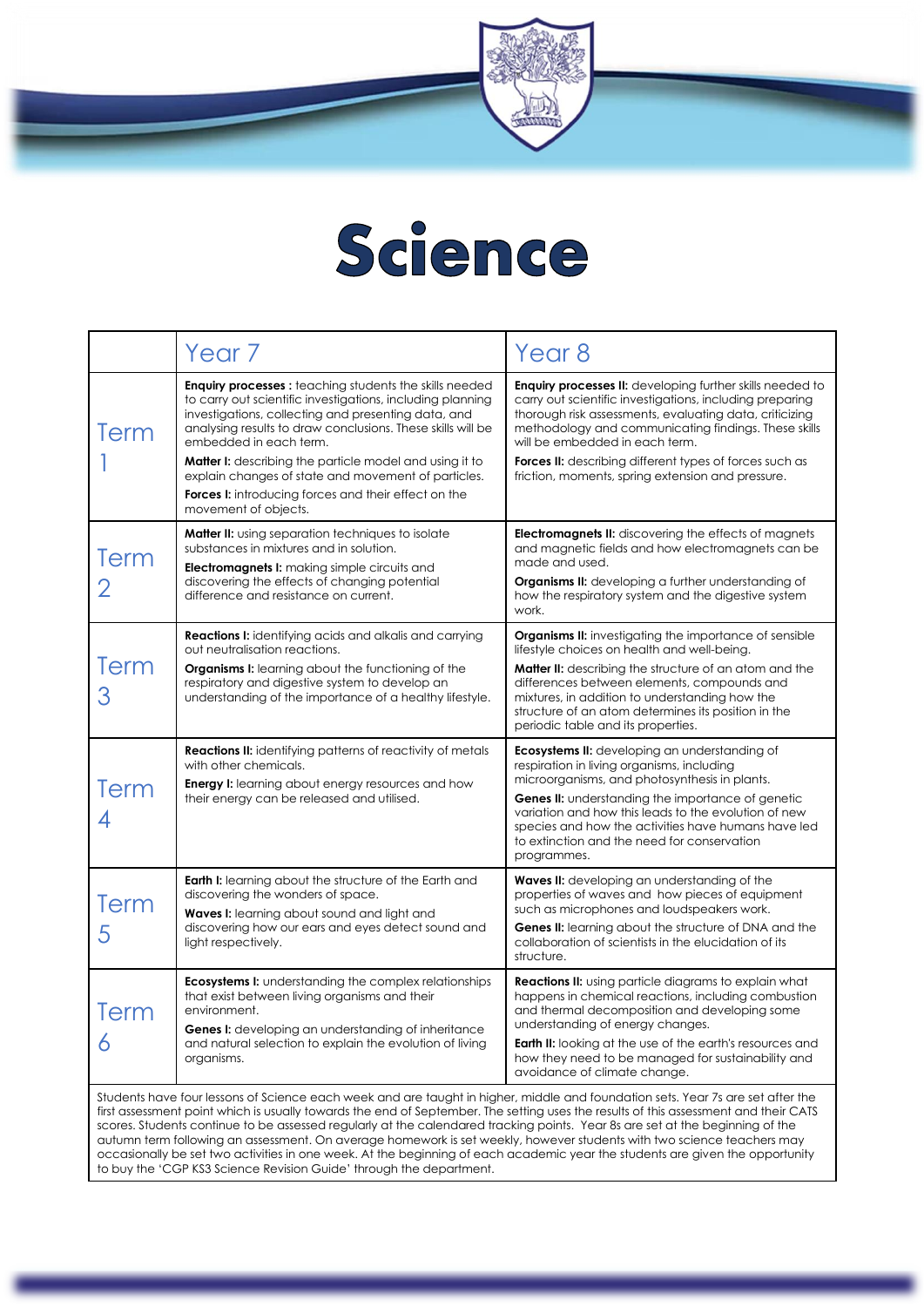

### Spanish

|           | Year <sub>7</sub>                                                                                                                                        | Year 8                                                                                                               |
|-----------|----------------------------------------------------------------------------------------------------------------------------------------------------------|----------------------------------------------------------------------------------------------------------------------|
| Term      | <b>Introduction to Spanish</b><br>Introduce myself; say my age and when<br>my birthday is. Learn the alphabet and<br>spell my name and describe my pets. | <b>Holidays</b><br>Talk about a past holiday giving opinions<br>and describing what I did                            |
| Term<br>2 | My family and where I live<br>Talk about my family and where I live.                                                                                     | Media<br>Describe how I use electronic gadgets;<br>my Music and TV likes and what I did<br>yesterday                 |
| Term<br>З | My school<br>Describe my school and give my<br>opinions.                                                                                                 | Eating at home and out<br>Talk about the food I eat; order a meal<br>and describe a recent party                     |
| Term<br>4 | My free time<br>Give my opinion about free time<br>activities and the weather                                                                            | Arranging to go out<br>Describe what you do to get ready; what<br>you wear and talk about events you<br>have been to |
| Term<br>5 | My town<br>Describe my town and what I am going<br>to do at the weekend.                                                                                 | <b>Plans for the Summer</b><br>Describe what you look for in a holiday<br>and the activities you can do              |
|           | Proyecto                                                                                                                                                 | Proyecto                                                                                                             |
|           |                                                                                                                                                          |                                                                                                                      |

and phonics are developed and given equal priority. Homework is set weekly either online or through quizzes, project work or occasional tasks. Both independent study and class teaching help to build a student's fluency, accuracy and spontaneity as well as a knowledge of Hispanic culture. Students will be assessed on listening, speaking, reading and writing and are generally assessed at the end of each unit based on the knowledge organiser they are using. We recommend these websites for extra support: [www.linguascope.com;](http://www.linguascope.com/) [www.languagesonline.org.uk;](http://www.languagesonline.org.uk/) [www.pearsonactivelearn.com;](http://www.pearsonactivelearn.com/) [www.quizlet.com.](http://www.quizlet.com/)